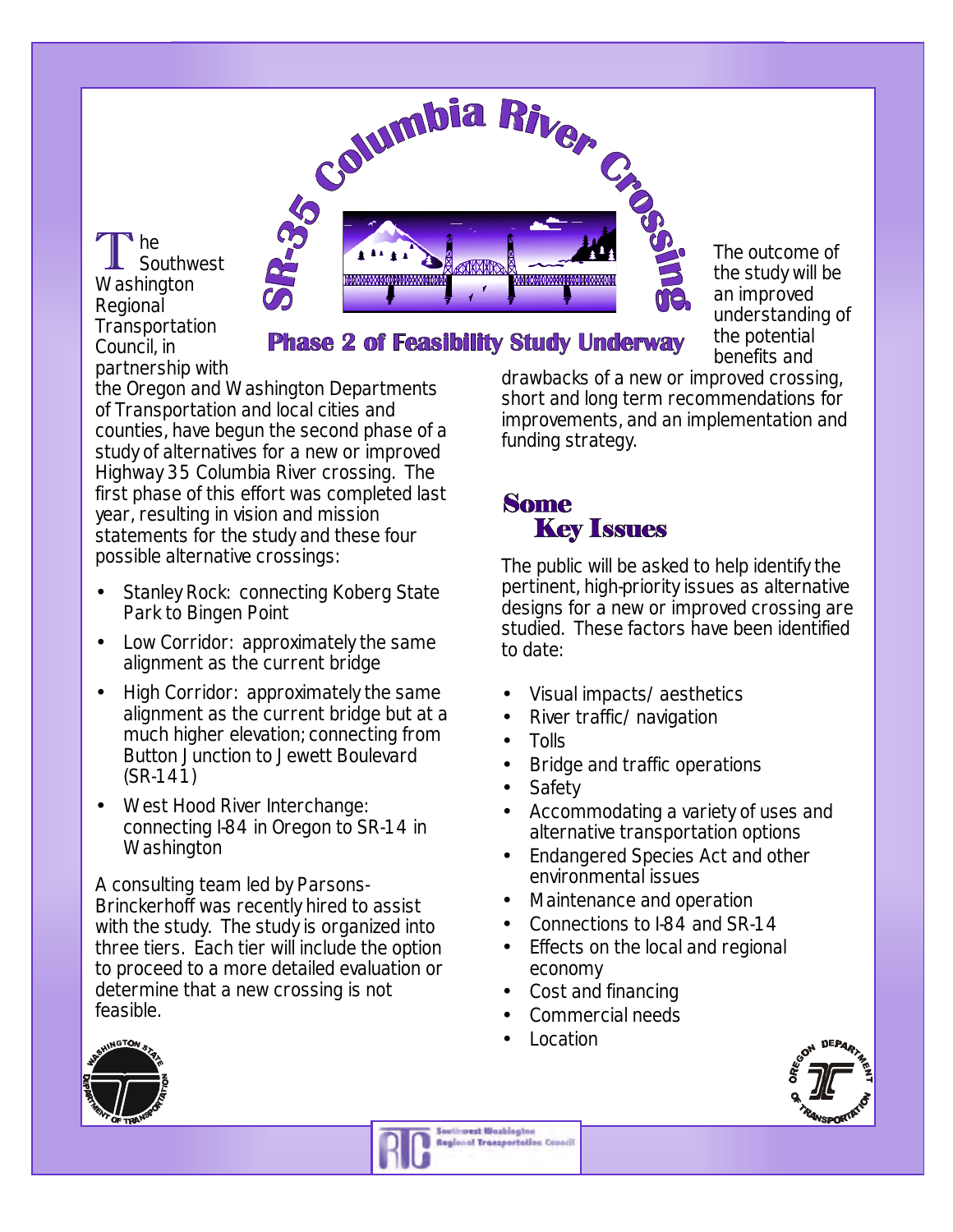# **Community Participation**

The SR-35 Columbia River crossing serves communities in Oregon and Washington in many ways. It helps connect people to their jobs, friends, recreational, shopping and other activities. It provides a vital transportation link for businesses on both sides of the river to send and receive their products and materials. Not only how it functions, but its appearance is very important. The public's participation in reviewing and refining crossing alternatives is essential. Please plan to:

- Attend community meetings and open houses
- Request presentations to your neighborhood, business and civic groups
- Complete questionnaires such as one attached to this brochure
- Engage in projects that involve school children
- View displays in community buildings in Bingen, Hood River and White Salmon

### **First Community Open House Scheduled**

The first in a series of public events to discuss issues and possible impacts of this project will be held on:

#### **Thursday, October 12, 5 to 8 p.m. at the Hood River Inn River View Room**

**The Inn is located on the Columbia River at the south end of the Hood River Bridge, adjacent to exit 64, off I-84.**

This meeting will offer opportunities to:

- Learn more about the study
- Identify important issues that should be considered as the study proceeds
- Ask questions and make comments
- Tell us how you would like to be involved
- Obtain information about other transportation studies that affect residents and business people on both sides of the river

*As a first step in helping identify and prioritize study issues, please fill out, detach, fold and mail the questionnaire on the following pages, or go to the project Web site at:*

*www.rtc.wa.gov/studies/sr35 and complete the online questionnaire.*

# **For More Information**

To find out more about the study, please contact

Dale Robins, Project Manager Southwest Washington Regional Transportation Council 1351 Officers Row Vancouver WA 98661 Phone: 360-397-6067 Fax: 360-696-1847 E-mail: sr35@rtc.wa.gov

Web site address: www.rtc.wa.gov/studies/sr35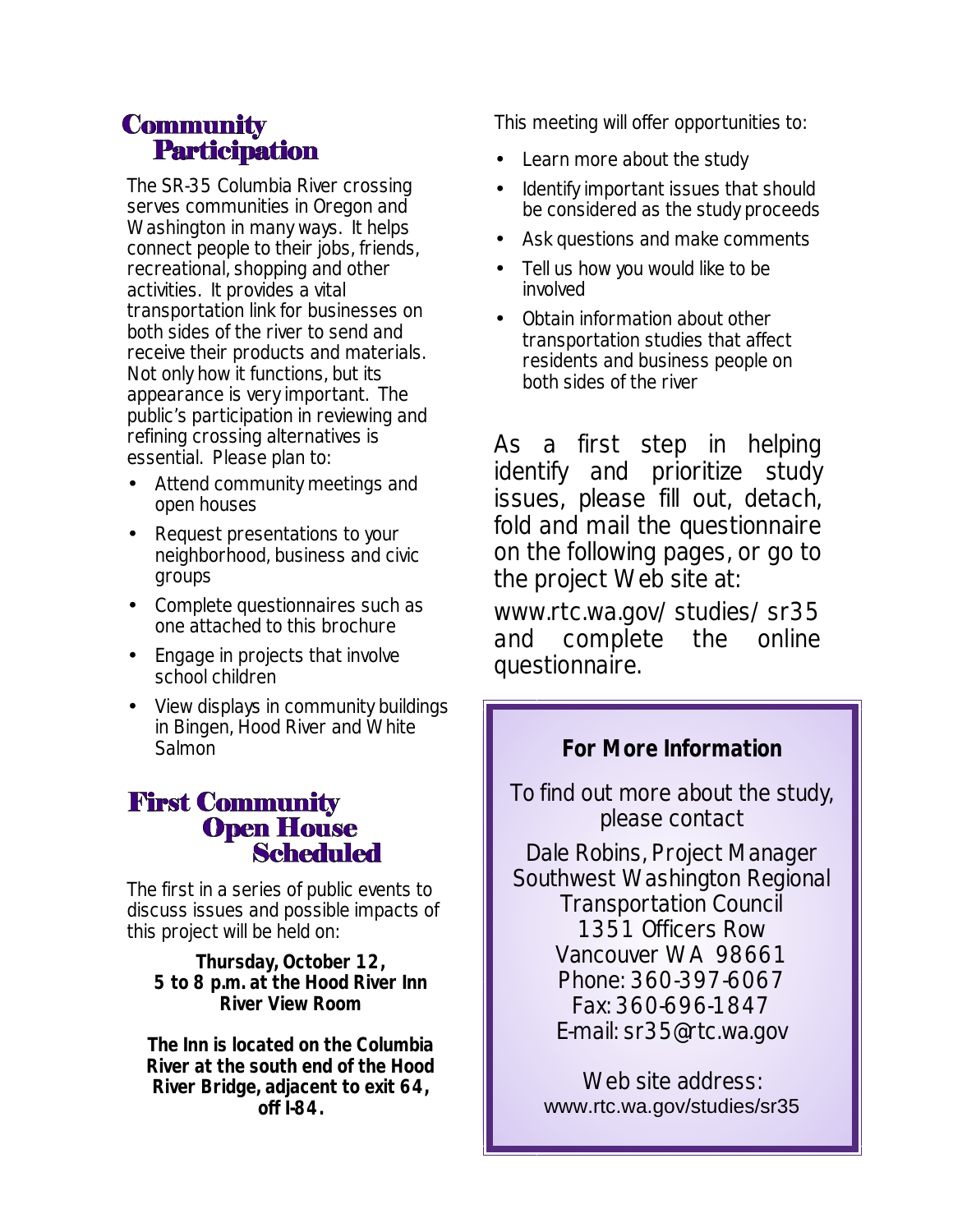| Questionnaire<br><b>SR-35 Columbia River Crossing Feasibility Study</b>                                                                                                                                                                                                                                                    |                                            |                  |                                                    |                            |                              |                  |  |
|----------------------------------------------------------------------------------------------------------------------------------------------------------------------------------------------------------------------------------------------------------------------------------------------------------------------------|--------------------------------------------|------------------|----------------------------------------------------|----------------------------|------------------------------|------------------|--|
| 1. Tell us about yourself.<br>Where do you<br>Live?<br>$\bigcirc$ Bingen<br>$\bigcirc$ White Salmon $\bigcirc$ Hood River<br>$\bigcirc$ Other (please specify)                                                                                                                                                             | 1970 - Peter Barry Barnett, amerikan       |                  |                                                    |                            |                              |                  |  |
| Work?<br>$\bigcirc$ White Salmon $\bigcirc$ Hood River<br>$\bigcirc$ Bingen<br>$\bigcirc$ Other (please specify)                                                                                                                                                                                                           |                                            |                  |                                                    |                            |                              |                  |  |
| About how often do you use the bridge between Hood River and White Salmon?<br>$\bigcirc$ Everyday<br>Once a week<br>Once a month<br>◯                                                                                                                                                                                      |                                            |                  | $\bigcirc$ Few times a week<br>O Few times a month |                            |                              |                  |  |
| $\bigcirc$ Less than once a month<br>2. To date, the public has identified the following key issues associated with a new or improved<br>crossing. Please rank their importance on a scale of 1 to 5, with 1 most important and 5 least<br>important.<br><b>MOST IMPORTANT</b><br><b>NEUTRAL</b><br><b>LEAST IMPORTANT</b> |                                            |                  |                                                    |                            |                              |                  |  |
| Location                                                                                                                                                                                                                                                                                                                   | $\bigcirc$ 1                               | $\bigcirc$ 2     |                                                    | $\bigcirc$ 3               | $\bigcirc$ 4                 | $\overline{O}5$  |  |
| Alternative transportation opportunities<br>(e.g., walking or biking)                                                                                                                                                                                                                                                      | $\bigcirc$ 1                               | $\bigcirc$ 2     |                                                    | $\bigcirc$ 3               | $\bigcirc$ 4                 | $\bigcirc$ 5     |  |
| Safety                                                                                                                                                                                                                                                                                                                     | - 1<br>◯                                   | $\bigcirc$ 2     |                                                    | $\bigcirc$ 3               | $\bigcirc$ 4                 | $\bigcirc$ 5     |  |
| Commercial needs                                                                                                                                                                                                                                                                                                           | $\bigcirc$ 1                               | $\bigcirc$ 2     |                                                    | $\bigcirc$ 3               | $\bigcirc$ 4                 | $\bigcirc$ 5     |  |
| River traffic/navigation                                                                                                                                                                                                                                                                                                   | $\overline{1}$<br>$\Omega$                 | $\bigcirc$ 2     |                                                    | $\bigcirc$ 3               | $\bigcirc$ 4                 | $\overline{O}$ 5 |  |
| Operation & maintenance                                                                                                                                                                                                                                                                                                    | $\bigcirc$<br>$\Box$                       | $\bigcirc$       | $\overline{2}$                                     | $\bigcirc$ 3               | $\bigcirc$ 4                 | $\bigcirc$ 5     |  |
| Environmental impacts                                                                                                                                                                                                                                                                                                      | $\overline{\phantom{a}}$<br>$\bigcirc$     | $\overline{O}$ 2 |                                                    | $\bigcirc$ 3               | $\bigcirc$ 4                 | $\overline{O}$ 5 |  |
| Visual impacts/aesthetics                                                                                                                                                                                                                                                                                                  | $\overline{\phantom{a}}$<br>$\bigcirc$     | $\overline{O}$ 2 |                                                    | $\bigcirc$ 3               | $\bigcirc$ 4                 | $\bigcirc$ 5     |  |
| Life expectancy of current bridge                                                                                                                                                                                                                                                                                          | - 1<br>$\bigcirc$                          | $\bigcirc$       | $\overline{2}$                                     | -3<br>$\overline{O}$       | $\bigcirc$ 4                 | $\bigcirc$ 5     |  |
| Connections to adjacent<br>highways (I-84 and SR-14)                                                                                                                                                                                                                                                                       | $\overline{O}$<br>$\overline{\phantom{a}}$ | $\bigcirc$       | $\overline{2}$                                     | $\mathbf{3}$<br>$\bigcirc$ | $\bigcirc$ 4                 | $\bigcirc$ 5     |  |
| Cost and financing                                                                                                                                                                                                                                                                                                         | $\overline{1}$<br>$\bigcirc$               | $\overline{O}$ 2 |                                                    | $\bigcirc$ 3               | $\bigcirc$ 4                 | $\bigcirc$ 5     |  |
| Tolls                                                                                                                                                                                                                                                                                                                      | -1<br>◯                                    | $\bigcirc$       | $\overline{2}$                                     | $\mathbf{3}$<br>$\bigcirc$ | $\overline{4}$<br>$\bigcirc$ | $\bigcirc$ 5     |  |
| Economic impacts                                                                                                                                                                                                                                                                                                           | -1<br>◯                                    | $\bigcirc$       | $\overline{2}$                                     | 3<br>$\bigcirc$            | $\bigcirc$ 4                 | $\bigcirc$ 5     |  |
| Other (please specify)                                                                                                                                                                                                                                                                                                     | $\overline{1}$<br>$\bigcirc$               | $\bigcirc$       | $\overline{2}$                                     | $\bigcirc$<br>$\mathbf{3}$ | $\bigcirc$<br>$\overline{4}$ | $\bigcirc$ 5     |  |

3. Which of the following financing methods should be explored to pay for a new crossing? Please check all that apply.

- $\bigcirc$  State gas tax revenues
- O Federal gas tax revenues
- **O** Local (city and county) road & bridge maintenance funds
- O State and federal grants
- $\bigcirc$  Toll revenues
- O Development charges or impact fees

\_\_\_\_\_\_\_\_\_\_\_\_\_\_\_\_\_\_\_\_\_\_\_\_\_\_\_\_\_\_\_\_\_\_\_

- **O** Local option gasoline tax
- m Other (please specify) \_\_\_\_\_\_\_\_\_\_\_\_\_\_\_